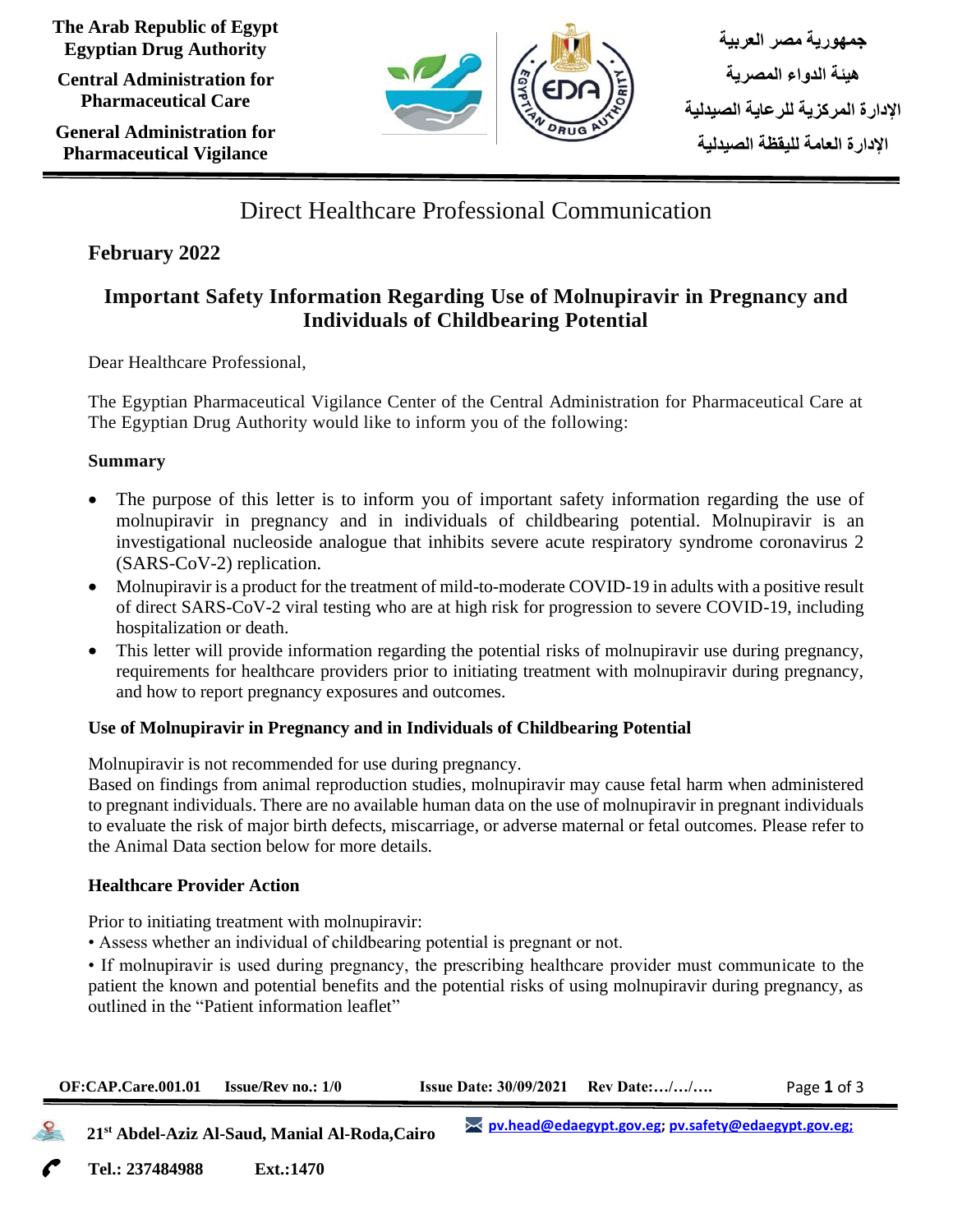#### **The Arab Republic of Egypt Egyptian Drug Authority**

**Central Administration for Pharmaceutical Care**

**General Administration for Pharmaceutical Vigilance**



• Advise individuals of childbearing potential of the potential risk to a fetus and to use an effective method of contraception, correctly and consistently, during treatment with molnupiravir and for 4 days after the last dose of molnupiravir.

• Advise individuals of childbearing potential to inform their healthcare provider of a known or suspected pregnancy.

# **Animal Data**

Molnupiravir is the prodrug of the nucleoside analogue N-hydroxycytidine (NHC).In an embryofetal development (EFD) study in rats administered molnupiravir during the organogenesis period (gestation days 6 through 17), developmental toxicities including post-implantation losses ,malformation of the eye ,kidney and axial skeleton ,and rib variations were observed at 8-times the human NHC exposure at the recommended human dose (RHD).At this exposure, rat maternal toxicities included decreased food consumption and body weight losses , resulting in the early sacrifice of two of sixteen animals. Decreased fetal weight and delayed fetal ossification as well as maternal decreased body weight gain were observed at 3-times the human NHC exposure at the RHD.

In an EFD study in rabbits administered molnupiravir during the organogenesis period (gestation days 7 through19), developmental toxicity was limited to reduced fetal body weightat18-times the human NHCexposureattheRHD.Therewasnodevelopmentaltoxicityat7timesthe human NHC exposure at the RHD. In a pre-and post-natal developmental study, molnupiravir was administered orally to female rats at exposures (similar to the human NHC exposure at the RHD) from GD6 through lactation day 20. No effects were observed in offspring.

# **Important Prescribing Information**

Molnupiravir is authorized for treatment of mild to moderate COVID-19 in adults:

• with positive results of direct SARS-CoV-2 viral testing, and

• who are at high risk for progression to severe COVID-19, including hospitalization or death.

• whom alternative COVID-19 treatment options authorized by FDA are not accessible or clinically appropriate.

Molnupiravir is not authorized for use in patients who are less than18 years of age.

Molnupiravir is not authorized for initiation of treatment in patients hospitalized due to COVID-19.

Molnupiravir is not authorized for use for longer than 5 consecutive days.

Molnupiravir is not authorized for pre-exposure or post-exposure prophylaxis for prevention of COVID19.

Molnupiravir may only be prescribed for an individual patient by physicians, advanced practice registered nurses, and physician assistants that are licensed or authorized under state law to prescribe drugs in the therapeutic class to which molnupiravir belongs (i.e., anti-infectives).

The molnupiravir dosage regimens 800 mg (four 200 mg capsules) taken orally every 12 hours for 5 days, with or without food.

| $OF: CAP.Care.001.01$ Issue/Rev no.: $1/0$ | <b>Issue Date: <math>30/09/2021</math> Rev Date://</b> | Page 2 of 3 |
|--------------------------------------------|--------------------------------------------------------|-------------|
|                                            |                                                        |             |

 **21st Abdel-Aziz Al-Saud, Manial Al-Roda,Cairo**

**Tel.: 237484988 Ext.:1470 Cairo**